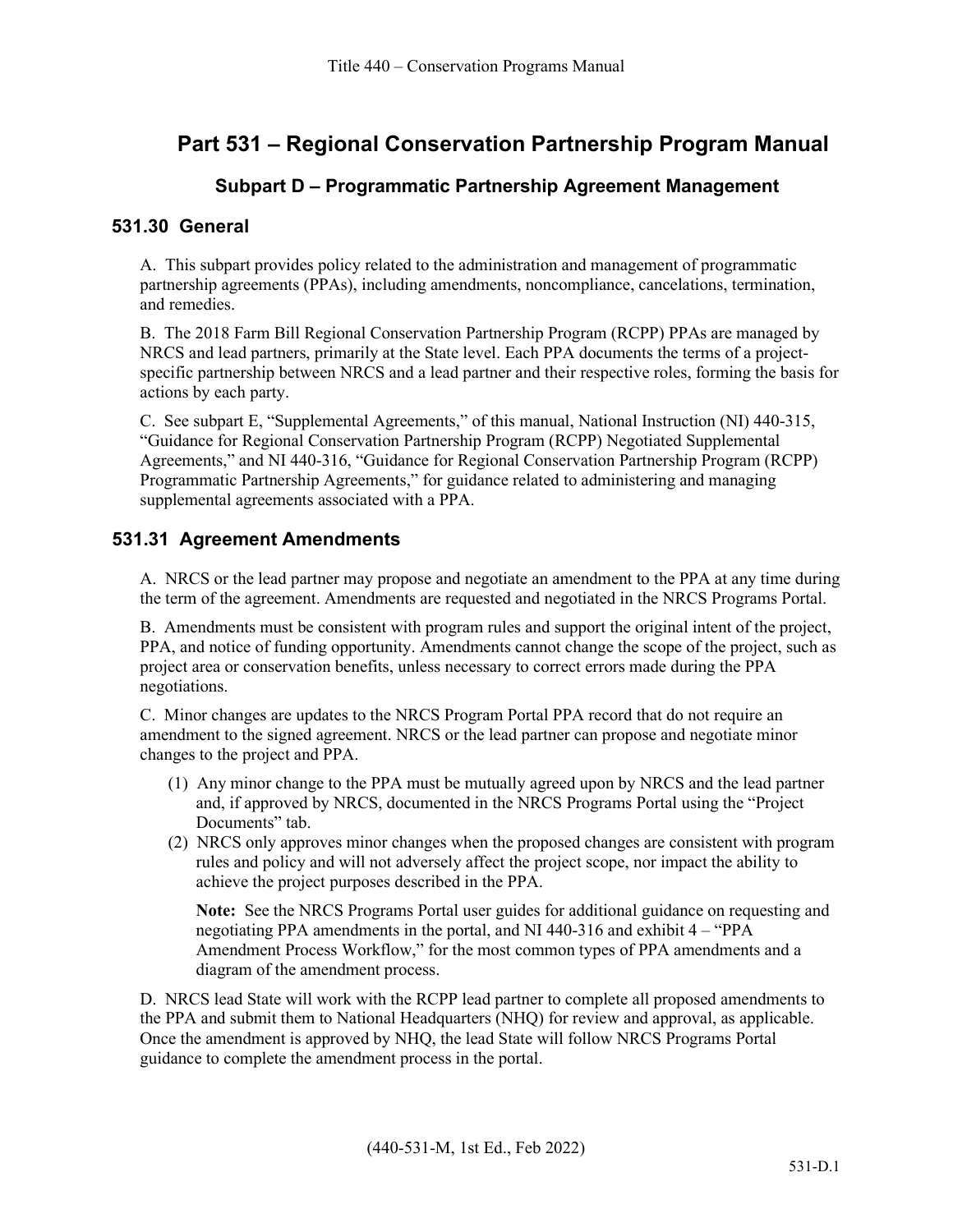## **531.32 Cancelation and Termination of Agreements**

A. In the event of noncompliance with the PPA, the lead State will provide the lead partner written notification and, when appropriate, an opportunity to voluntarily correct the noncompliance in accordance with the terms of the PPA. States may use the template letter in subpart U, exhibit 531.201C, "Sample Programmatic Partnership Agreement Noncompliance Letter," of this manual to notify partners of noncompliance and corrective actions needed to bring the agreement into compliance.

B. Lead partners may request a cancelation of a PPA by submitting a written request to the lead State conservationist that includes the reason(s) for the request. A cancelation is an equitable remedy that allows NRCS and the partners(s) to mutually end the contractual relationship.

C. NRCS may cancel a PPA if requested and justified by the lead partner. A cancelation may be justified for circumstances beyond the lead partner's control that prevents completion of one or more provisions of the PPA, such as a natural disaster or other circumstances in which NRCS may determine cancelation is in the public interest.

D. NRCS may unilaterally terminate a PPA as a result of a material breach of the terms and conditions of the agreement. NRCS may terminate a PPA if—

- (1) NRCS determines that an adjustment of the PPA is necessary to comply with applicable law and the lead partner does not concur with such adjustment; or
- (2) The lead partner fails to correct noncompliance with terms of the PPA in the time frame determined by NRCS.

E. Failure of an RCPP lead partner to comply with annual and final reporting requirements, project timelines, or contribution expenditures may result in NRCS requiring additional project oversight, adjustments to enhancement or implementation technical assistance, or ultimately terminating a PPA.

F. If a PPA is canceled or terminated, the lead partner forfeits all rights to any remaining technical or financial assistance under the PPA, unless work was completed prior to cancelation or termination, or otherwise determined allowable by NRCS under terms of the PPA and supplemental agreement (SA).

G. Effect on Other Agreements

Cancelation or Termination of a PPA will—

- (i) Not affect the validity of any program (producer) contract that was entered into within the project area encompassed by the PPA; and
- (ii) Result in the cancelation or termination of SAs unless NRCS determines that the SAs would continue to provide necessary program implementation assistance to producers with program contracts or otherwise advance an eligible program activity within the project area.
- H. Refund and Right to Future Assistance

If NRCS terminates a partnership agreement due to noncompliance with its terms or conditions, the lead partner will forfeit any right to future assistance under the PPA and will refund all or part of any payments received directly by the lead partner, plus interest.

I. Liquidated Damages

NRCS may include terms in a PPA that allow for the assessment of liquidated damages against the lead partner in the event of an intentional breach. See subpart G, section 531.63, "Liquidated Damages," of this manual for additional guidance.

J. Partner Appeals